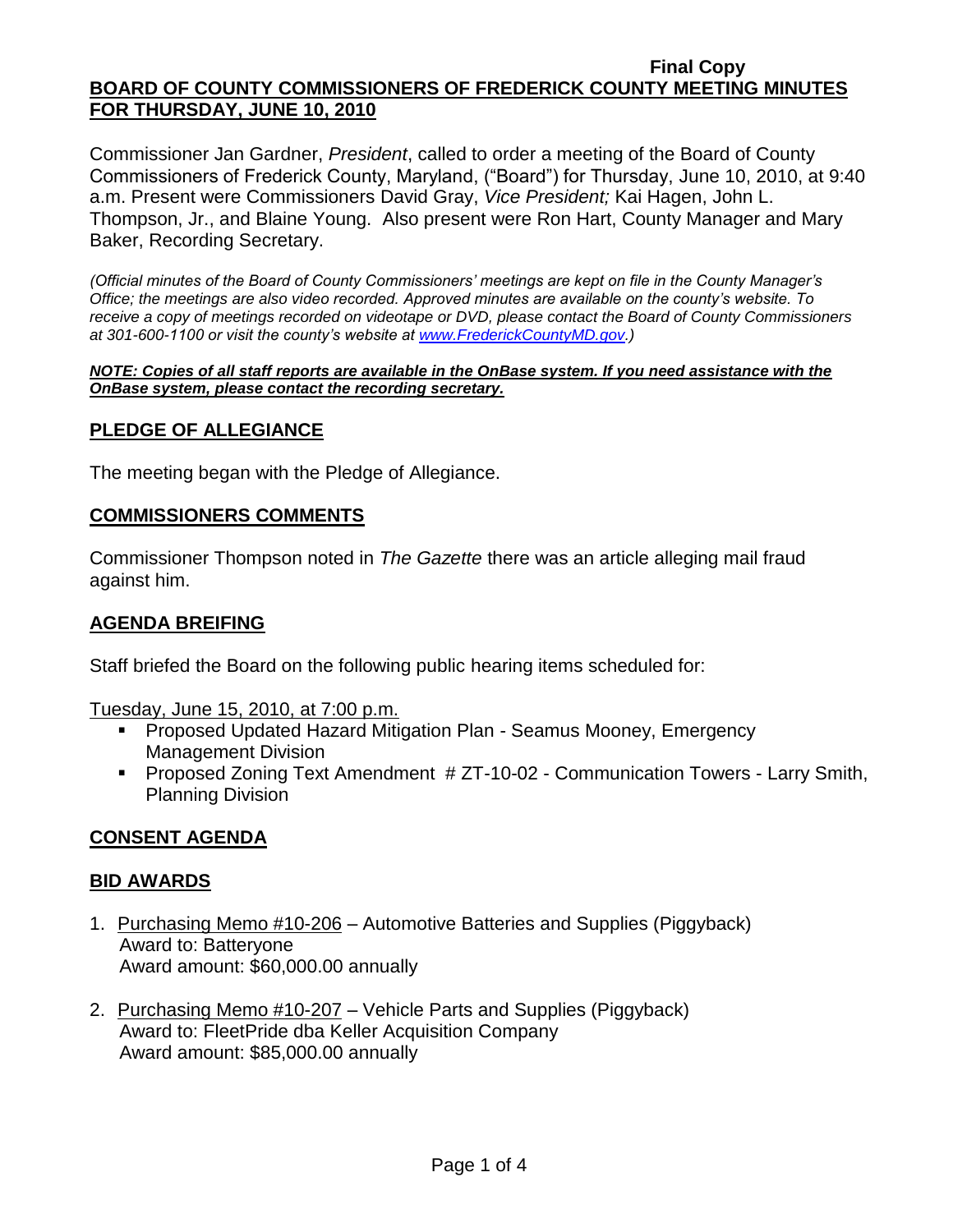- 3. Purchasing Memo #10-208 Cellular Phones and Blackberry (Piggyback) Award to: Sprint Solution Services Award amount: \$201,500.00 current annual cost
- 4. Purchasing Memo #10-209 Real Estate Taxes and Fees Billing Printing and Mailing **Services**  Award to: RMS Direct Award amount: \$18,000.00

# **BUDGET TRANSFER**

1. #BT-10-178, Housing, Citizens Services Division

# **GRANTS**

- 1. Department of Social Services Summer Grant FY 2011 Laurie Holden, Economic Development Division
- 2. Division of Rehabilitated Services (DORS) Year-Round and Summer Program FY 2011 Laurie Holden, Economic Development Division
- 3. Maryland Business Works Grant Date Extension Laurie Holden, Economic Development **Division**
- 4. Maryland Business Works FY 2010/2011 Grant Laurie Holden, Economic Development Division
- 5. Workforce Investment Act Allocation FY 2011 Laurie Holden, Economic Development Division
- 6. Head Start State Supplemental Grant Renewal Pat Rosensteel, Citizens Services **Division**

Commissioner Thompson requested to split the motion and vote on Grants #1-5 separately.

Commissioner Young requested to split the motion and vote on Purchasing Memo #10-208 separately.

Commissioner Gray moved approval of the consent agenda as presented with the exception of Grants #1-5 and Purchasing Memo #10-208. Commissioner Hagen seconded the motion that passed 5-0.

Commissioner Gray moved approval of Purchasing Memo #10-208 as presented. Commissioner Hagen seconded the motion.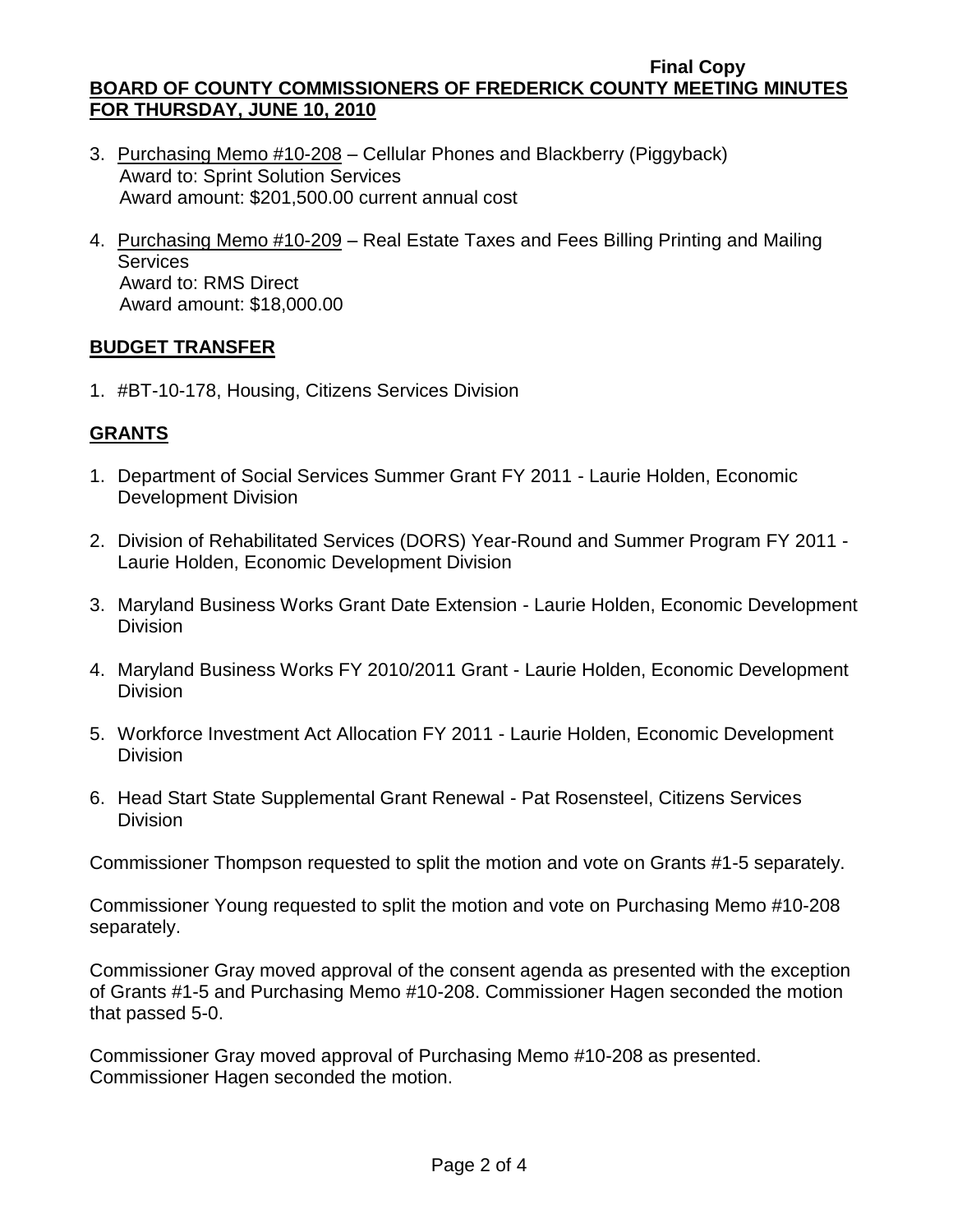Commissioner Young moved to eliminate the BlackBerry usage for all four of the commissioners with the exception of the president. The motion did not receive a second.

The main motion passed 4-1 with Commissioner Young opposed.

Commissioner Hagen moved approval of Grants #1-5 as presented. Commissioner Gray seconded the motion that passed 4-1 with Commissioner Thompson opposed.

## **ADMINISTRATIVE BUSINESS**

### **Approval of Board of County Commissioners' Meeting Minutes**

The following minutes were unanimously approved by the Board:

- ◆ Tuesday, April 27, 2010
- ◆ Thursday, April 29, 2010
- Thursday, April 29, 2010 Closed Session
- $\bullet$  Tuesday, May 4, 2010
- ◆ Tuesday, May 4, 2010 Evening
- $\bullet$  Thursday, May 6, 2010
- ◆ Thursday, May 6, 2010 Evening

## **WORKSESSION**

**Briefing on the February Winter Storms of 2010 After Action Report - Sheriff Chuck Jenkins; Barry Stanton, Office of the County Manager; Jack Markey and Seamus Mooney, Emergency Management Division; Thomas Owens, Fire and Rescue Services Division and Tom Meunier, Public Works Division**

Staff presented the after action report to the Board outlining positive outcomes, areas that needed improvement and recommendations for various divisions that responded to the 2010 winter storms.

There was no public comment.

No action was taken by the Board.

# **DIRECTOR'S REPORT – Dale Spangenberg, Interagency Information Technologies Division**

Mr. Spangenberg presented updates within his division.

## **COMMISSIONERS COMMENTS**

None.